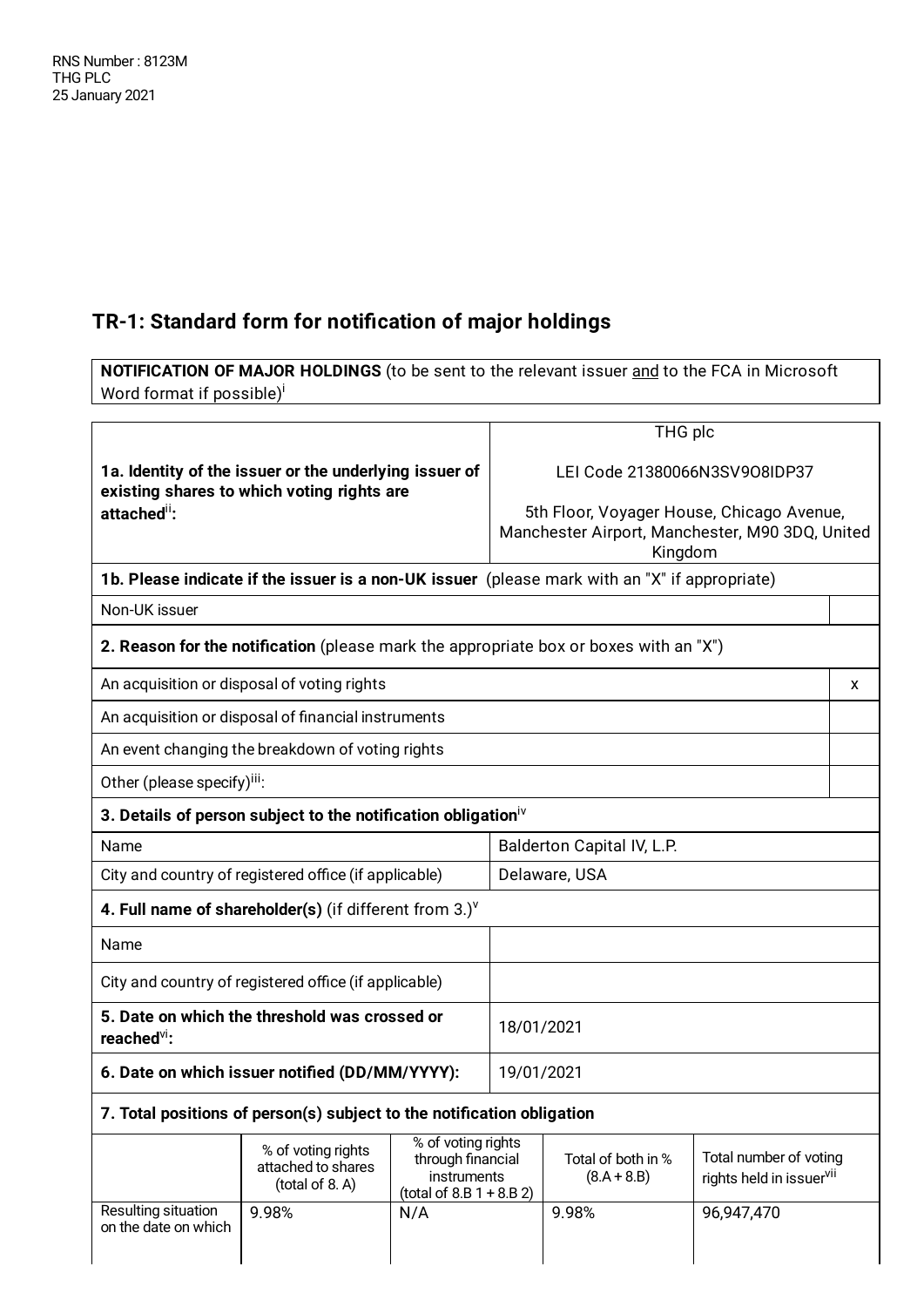| threshold was<br>crossed or reached                     |        |     |        |  |
|---------------------------------------------------------|--------|-----|--------|--|
| Position of previous<br>notification (if<br>applicable) | 12.81% | N/A | 12.81% |  |

## **8. Notified details of the resulting situation on the date on which the threshold was crossed or** reached<sup>viii</sup>

## **A: Voting rights attached to shares**

| Class/type of<br>shares | Number of voting rights <sup>ix</sup> |                               | % of voting rights        |                               |
|-------------------------|---------------------------------------|-------------------------------|---------------------------|-------------------------------|
| ISIN code (if possible) | <b>Direct</b><br>(DTR5.1)             | <b>Indirect</b><br>(DTR5.2.1) | <b>Direct</b><br>(DTR5.1) | <b>Indirect</b><br>(DTR5.2.1) |
| Ordinary shares         |                                       |                               |                           |                               |
| GB00BMTV7393            | 96,947,470                            | N/A                           | 9.98%                     | N/A                           |
|                         |                                       |                               |                           |                               |
|                         |                                       |                               |                           |                               |
| <b>SUBTOTAL 8. A</b>    | 96,947,470                            |                               | 9.98%                     |                               |

|                                        | B 1: Financial Instruments according to DTR5.3.1R (1) (a) |                                                     |                                                                                                 |                    |
|----------------------------------------|-----------------------------------------------------------|-----------------------------------------------------|-------------------------------------------------------------------------------------------------|--------------------|
| <b>Type of financial</b><br>instrument | <b>Expiration</b><br>$date^{\chi}$                        | Exercise/<br><b>Conversion Period</b> <sup>xi</sup> | Number of voting rights<br>that may be acquired if the<br>instrument is<br>exercised/converted. | % of voting rights |
|                                        |                                                           |                                                     |                                                                                                 |                    |
|                                        |                                                           |                                                     |                                                                                                 |                    |
|                                        |                                                           |                                                     |                                                                                                 |                    |
|                                        |                                                           | <b>SUBTOTAL 8. B 1</b>                              |                                                                                                 |                    |

|                                        | B 2: Financial Instruments with similar economic effect according to DTR5.3.1R (1) (b) |                                                        |                                                         |                            |                    |
|----------------------------------------|----------------------------------------------------------------------------------------|--------------------------------------------------------|---------------------------------------------------------|----------------------------|--------------------|
| <b>Type of financial</b><br>instrument | <b>Expiration</b><br>$date^x$                                                          | Exercise/<br><b>Conversion</b><br>Period <sup>xi</sup> | <b>Physical or</b><br>cash<br>settlement <sup>xii</sup> | Number of voting<br>rights | % of voting rights |
|                                        |                                                                                        |                                                        |                                                         |                            |                    |
|                                        |                                                                                        |                                                        |                                                         |                            |                    |
|                                        |                                                                                        |                                                        |                                                         |                            |                    |
|                                        |                                                                                        |                                                        | <b>SUBTOTAL</b><br>8.B.2                                |                            |                    |

| 9. Information in relation to the person subject to the notification obligation (please mark the<br>applicable box with an "X")                                   |                                                                                                                    |                    |                               |  |
|-------------------------------------------------------------------------------------------------------------------------------------------------------------------|--------------------------------------------------------------------------------------------------------------------|--------------------|-------------------------------|--|
|                                                                                                                                                                   | Person subject to the notification obligation is not controlled by any natural person or legal entity and does not |                    |                               |  |
| control any other undertaking(s) holding directly or indirectly an interest in the (underlying) issuerXIII                                                        |                                                                                                                    |                    |                               |  |
| Full chain of controlled undertakings through which the voting rights and/or the                                                                                  |                                                                                                                    |                    |                               |  |
| financial instruments are effectively held starting with the ultimate controlling natural person or legal entity XIV<br>(please add additional rows as necessary) |                                                                                                                    |                    |                               |  |
| Name $XV$                                                                                                                                                         | % of voting rights if it                                                                                           | % of voting rights | Total of both if it equals or |  |